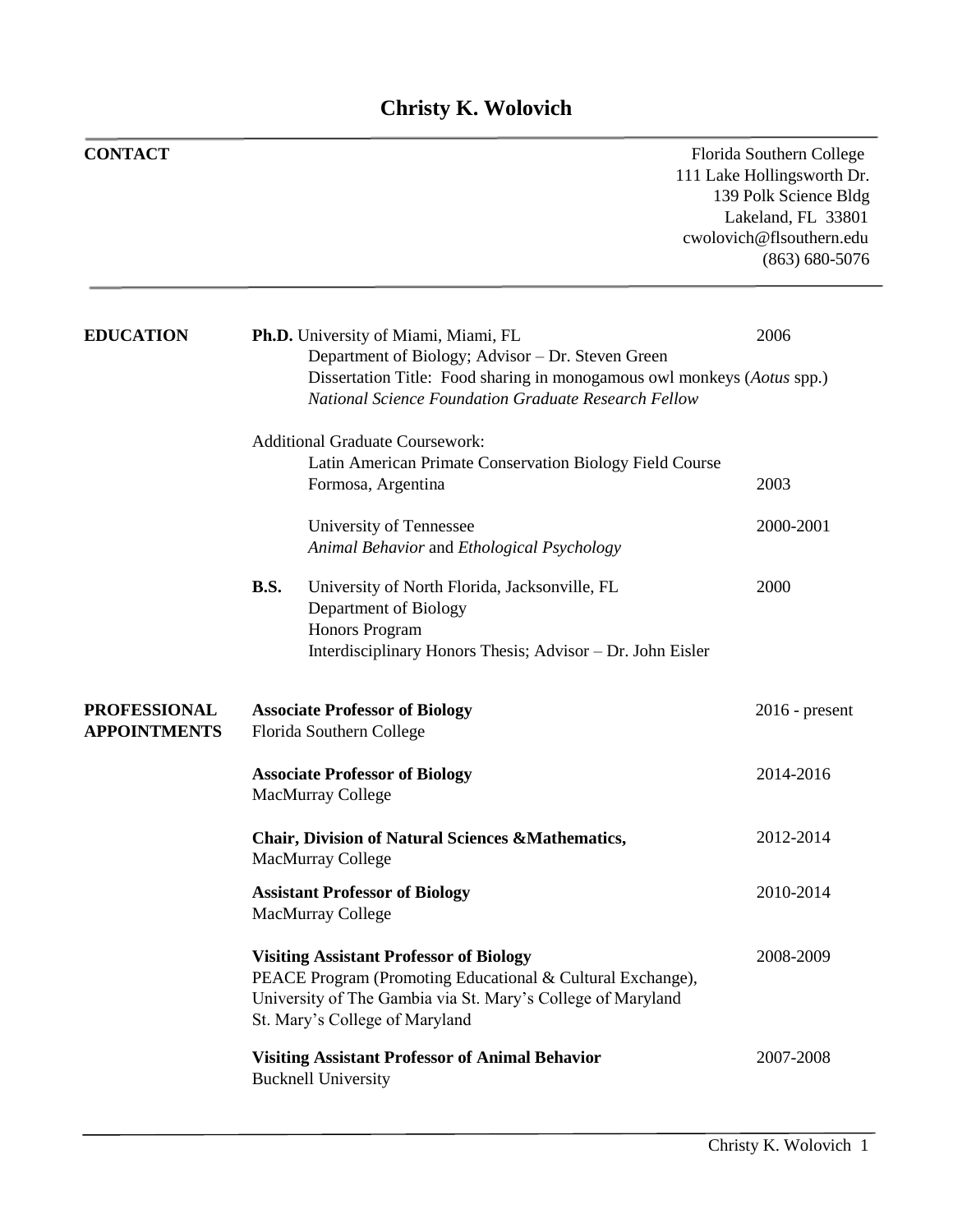### **COURSES TAUGHT**

| <b>Course Title</b>                   | <b>Course Type</b>                              | Institution(s)             |
|---------------------------------------|-------------------------------------------------|----------------------------|
| <b>Animal Behavior</b>                | Lecture & Lab                                   | Florida Southern College   |
|                                       |                                                 | <b>MacMurray College</b>   |
|                                       |                                                 | St. Mary's College of MD   |
|                                       |                                                 | <b>Bucknell University</b> |
| <b>Behavioral Ecology</b>             | Lecture only (undergrad & graduate<br>students) | <b>Bucknell University</b> |
| Biogeography & GIS                    | Lecture & Computer Lab                          | Florida Southern College   |
| Contemporary Bioscience               | Lab only                                        | St. Mary's College of MD   |
| Ecology                               | Lecture & Lab                                   | Florida Southern College   |
|                                       |                                                 | <b>MacMurray College</b>   |
| Ecology & Conservation of West Africa | <b>Study Abroad - The Gambia</b>                | <b>MacMurray College</b>   |
|                                       |                                                 | St. Mary's College of MD   |
| <b>Environmental Biology</b>          | Lecture & Lab                                   | <b>MacMurray College</b>   |
| Evolution                             | Lecture only                                    | MacMurray College          |
| <b>Field Ecology</b>                  | Lecture & Lab                                   | Florida Southern College   |
| <b>General Biology II</b>             | Lecture & Lab                                   | MacMurray College; Florida |
| <b>Biological Diversity</b>           |                                                 | Southern College           |
| Human Biology                         | Lecture & Lab                                   | MacMurray College          |
| Microbiology                          | Lab only                                        | <b>MacMurray College</b>   |
| Primate Behavior & Ecology            | Lecture only                                    | St. Mary's College of MD   |
| Research: Ecology                     | Lecture & Lab                                   | Florida Southern College   |
|                                       |                                                 |                            |
| Research Methods in Primatology       | <b>Week-long field course</b>                   | St. Mary's College of MD   |
|                                       | <b>Monkey Jungle, South Florida</b>             |                            |
| Topics in Science                     | Seminar course                                  | MacMurray College          |
| <b>Tropical Ecology</b>               | Lecture & Junior Journey to The                 | Florida Southern College   |
|                                       | Gambia, West Africa                             |                            |
| Zoology                               | Lecture & Lab                                   | Florida Southern College   |
|                                       |                                                 | <b>MacMurray College</b>   |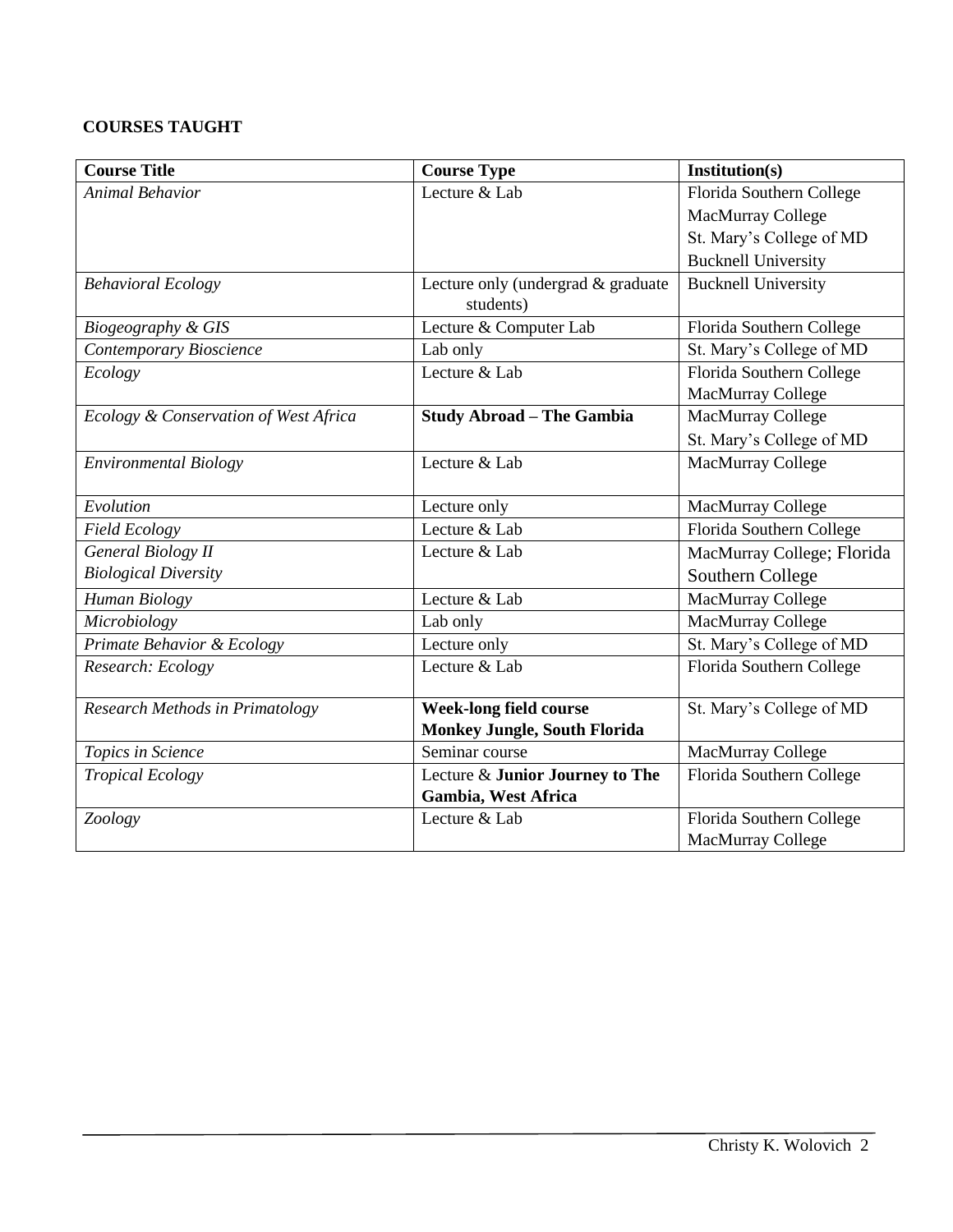| <b>ADDITIONAL</b> | <b>Coordinator and Instructor, Primate Conservation Workshop</b>                                                                                                                                                                                 | 2014      |
|-------------------|--------------------------------------------------------------------------------------------------------------------------------------------------------------------------------------------------------------------------------------------------|-----------|
| <b>TEACHING</b>   | The Gambia, West Africa                                                                                                                                                                                                                          |           |
| <b>EXPERIENCE</b> | Educated Gambian researchers and wildlife officials about basic<br>primate ecology and threats to primate populations.                                                                                                                           |           |
|                   | <b>Women in Science Mentor</b><br>DuMond Conservancy for Primates and Tropical Forests<br>Primatology and Research Methods<br>Taught middle school aged girls about primate ecology and<br>behavior, and data collection techniques.             | 2007      |
|                   | <b>Teaching Assistant</b> , University of Miami                                                                                                                                                                                                  | 2006      |
|                   | Animal Behavior Laboratory<br>Designed and taught course with a focus on hypothesis<br>testing, experimental design, analyses of data, and presentation of<br>results. Students gained experience with Ethovision®,<br>SoundRuler®, and Systat®. |           |
|                   | <b>Teaching Assistant</b> , University of Miami                                                                                                                                                                                                  | 2006      |
|                   | Readings in Behavioral Ecology<br>Co-designed and taught course focused on classic and new<br>articles relevant to behavioral ecology. Students developed<br>critical thinking skills for reading and discussing scientific<br>journal articles. |           |
|                   | Guest Teaching Assistant, University of Miami<br><i>Ecology Laboratory</i> – examined ideal free distribution using<br>long-tailed macaques and squirrel monkeys at Monkey Jungle.                                                               | 2006      |
|                   | <b>Teaching Assistant</b> , University of Miami<br>General Biology and Evolution & Diversity laboratory sections.                                                                                                                                | 2001-2003 |
|                   | <b>Teaching Assistant, University of North Florida</b><br>Microbiology and General Biology laboratory sections.                                                                                                                                  | 1999-2000 |
|                   | Facilitator, Service Learning, University of North Florida<br><i>Environmental Issues</i> - led honors class in group discussions and<br>project planning.                                                                                       | 2000      |
|                   | Biology and Chemistry Tutor, University of North Florida                                                                                                                                                                                         | 1998-1999 |
|                   | Science tutor at the Academic Resource Center.                                                                                                                                                                                                   |           |
|                   | <b>Mathematics and science tutor</b><br>Kirby-Smith Middle School, Jacksonville, Florida<br>Tutored 7 <sup>th</sup> grade inner city students in math and science.                                                                               | 1997      |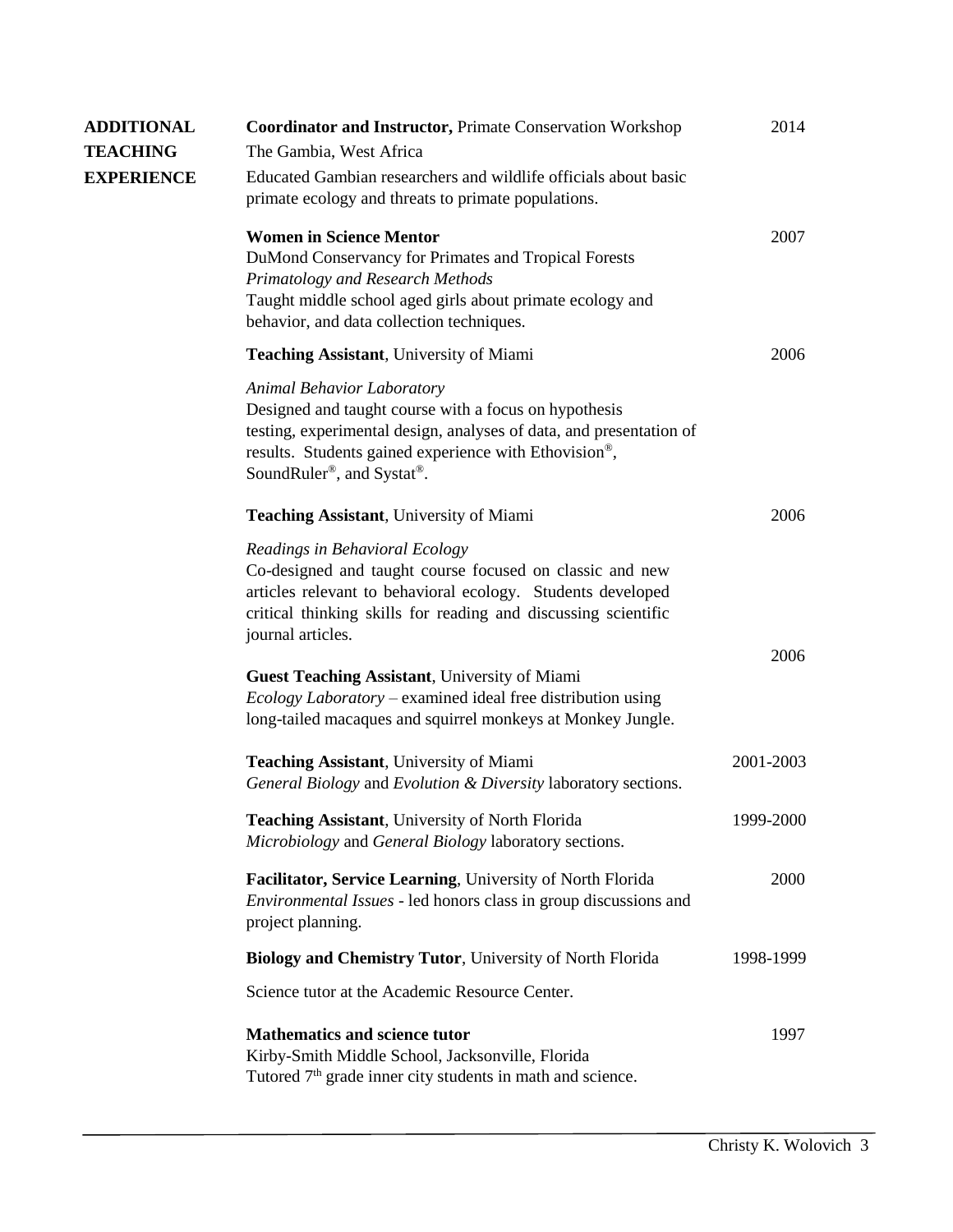| <b>ADDITIONAL</b><br><b>TRAINING</b> | Introductory GIS Training, SeaGrant, Univ. of Florida<br>ArcGIS analysis and mapping                                                                                                                  | 2019      |
|--------------------------------------|-------------------------------------------------------------------------------------------------------------------------------------------------------------------------------------------------------|-----------|
|                                      | <b>Faculty Professional Development, MacMurray College</b><br>Topics: advising, use of on-line teaching resources,<br>assessment, standardization of rubrics                                          | 2010-2014 |
|                                      | Teaching Excellence Workshops, St. Mary's College of<br>Maryland; Using wikis, discussion groups in blackboard,<br>evaluating student writing, portfolios, oral expression, and<br>critical thinking. | 2008      |
|                                      | Pedagogy Workshop, Bucknell University<br>(* denotes mentored student)                                                                                                                                | 2007      |

#### **PEER-REVIEWED MANUSCRIPTS**

Bowen, M., Miles, C., Hegseth, R., Anderson, C. M., Brandon, C. S., Langford, M. L., & **Wolovich, C. K**. 2021. The potential interplay between the glandular microbiome and scent marking behavior in owl monkeys (*Aotus nancymaae*). *American Journal of Primatology*, e23324.

**Wolovich, C.K**., Tapanes, E., and Evans, S. 2018. Allogrooming in male-female pairs of captive owl monkeys (*Aotus nancymaae*). *Folia Primatologica* 88 :483- 496.

Fernandez-Duque, E., Burke, K., Schoenrok, K., Valeggia, C. R., and **Wolovich, C.K.** 2011. Hormonal monitoring of reproductive status in wild monogamous female owl monkeys of the Argentine Chaco. *Folia Primatologica* 82: 143-153*.*

**Wolovich, C.K.**, Evans, S., and Green, S.M. 2010. Mated pairs of owl monkeys (*Aotus nancymaae*) exhibit sex differences in response to unfamiliar male and female conspecifics. *American Journal of Primatology* 72: 942-950.

**Wolovich, C.K**., \*Rivera, J., and Evans, S. 2010.Insect-foraging in captive owl monkeys (*Aotus nancymaae*). *Folia Primatologica* 81: 63-72.

**Wolovich, C.K.**, Evans, S., and French, J.A. 2008. Dads don't pay for sex but do buy the milk: food sharing and reproduction in owl monkeys (*Aotus* spp.). *Animal Behaviour*, 75: 1155-1163.

**Wolovich, C.K.**, \*Perea-Rodriguez, J.P. and Fernandez-Duque, E. 2008. Food transfers to young and mates in wild owl monkeys (*Aotus azarai*). *American Journal of Primatology*, 70: 211-221.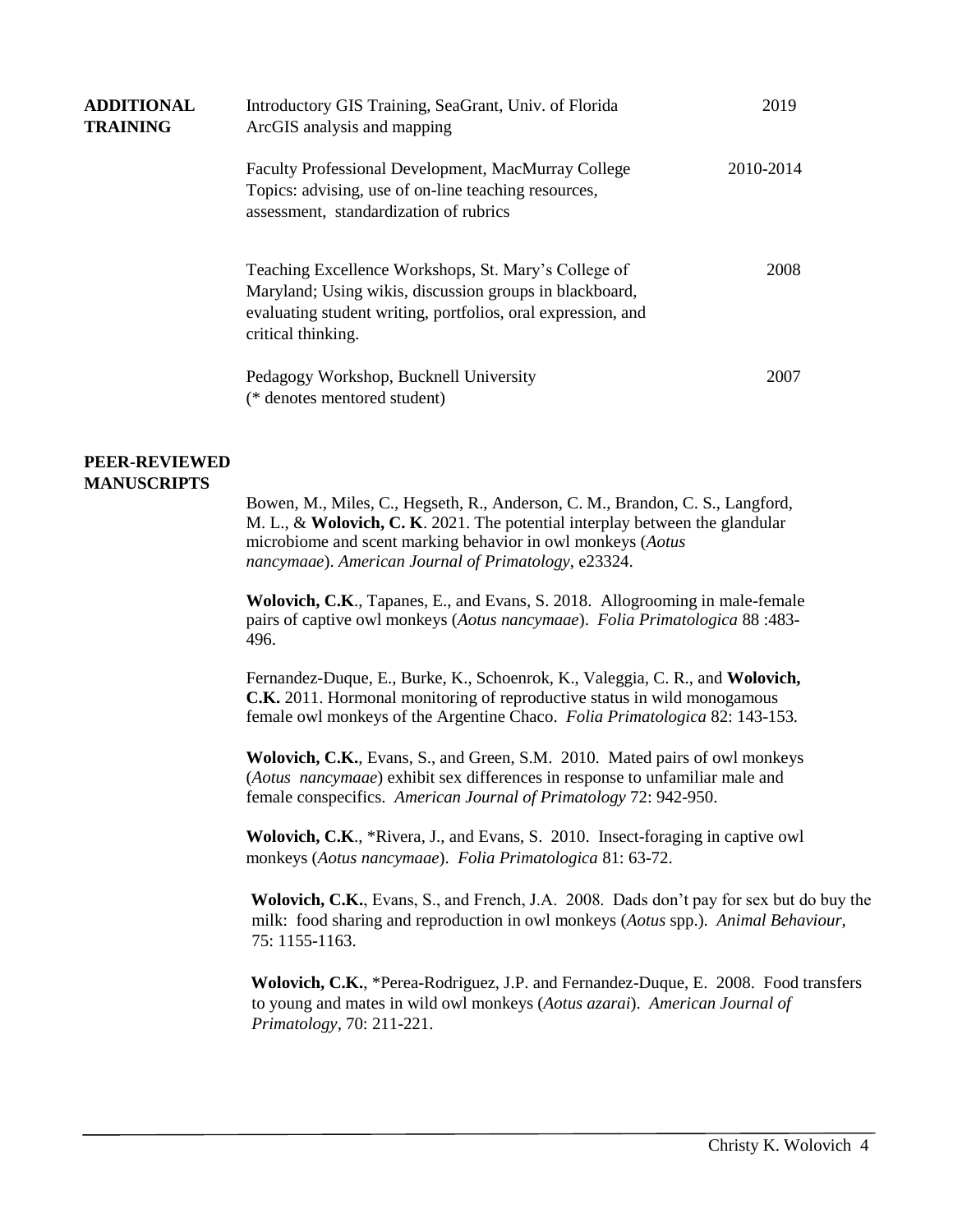**Wolovich, C.K.**, and Evans, S. 2007. Sociosexual behavior and chemical communication of nocturnal monogamous owl monkeys (*Aotus nancymaae*). *International Journal of Primatology*, 28: 1299-1313.

**Wolovich, C.K.**, Feged, A., Evans, S., and Green, S.M. 2006. Social patterns of food sharing in monogamous owl monkeys. *American Journal of Primatology*, 68: 663-674.

# **MANUSCRIPTS IN**

**PREP or PRESS** Hack, A., Fleck, C., Lautermilch, S., Woerle, S., Langford, M. L, Banks, S.M.L. and **Wolovich, C. K**. (in prep) Behavioral indicators of cortisol levels in captive pair-living owl monkeys (*Aotus nancymaae*). *Zoo Biology*.

> Williams, D. R., Evans, S., Fernandez-Duque, E., Larson, S., Spence-Aizenberg, A., and **Wolovich, C**. (in press). Comparative Field and Capture Studies. In: *Owl Monkeys: Evolution, Behavioral Ecology and Conservation*. E. Fernandez-Duque, Springer.

Evans, S. and **Wolovich, C.K.** (in press)**.** The owl monkeys of the DuMond Conservancy in Miami, USA – a scientific, educational and community asset. In: *Owl Monkeys: Evolution, Behavioral Ecology and Conservation*. E. Fernandez-Duque, Springer.

#### **PEER-REVIEWED ABSTRACTS**

Hack, A., Fleck, C., Lautermilch, S., Woerle, S., Langford, M. L, Banks, S.M.L. and **Wolovich, C. K**. in press. Behavioral indicators of cortisol levels in captive pair-living owl monkeys (*Aotus nancymaae*). *American Journal of Primatology*.

**Wolovich, C.K**., Prosser, S., Burkett, M., and Ambros, S. in press. An examination of the facial pelage of *Aotus nancymaae*: patterns in symmetry and potential heritability of markings. *American Journal of Primatology*.

Bowen, M.R., Miles, C., Hegseth, R., Anderson, C., Langford, M.L, **Wolovich, C.K**. 2020. Characterizing the microbiota of the subcaudal gland of *Aotus nancymaae*. *American Journal of Primatology*, 82.

Miles, C., Bowen, M. R., Hegseth, R., and **Wolovich, C.K**. 2020. Patterns of subcaudal scent marking in captive owl monkeys (*Aotus nancymaae*). 82.

Evans, S. and **Wolovich, C.K.** 2013. Is parental care in owl monkeys linked to insectivory? *American Journal of Primatology,* 75(S1): 32.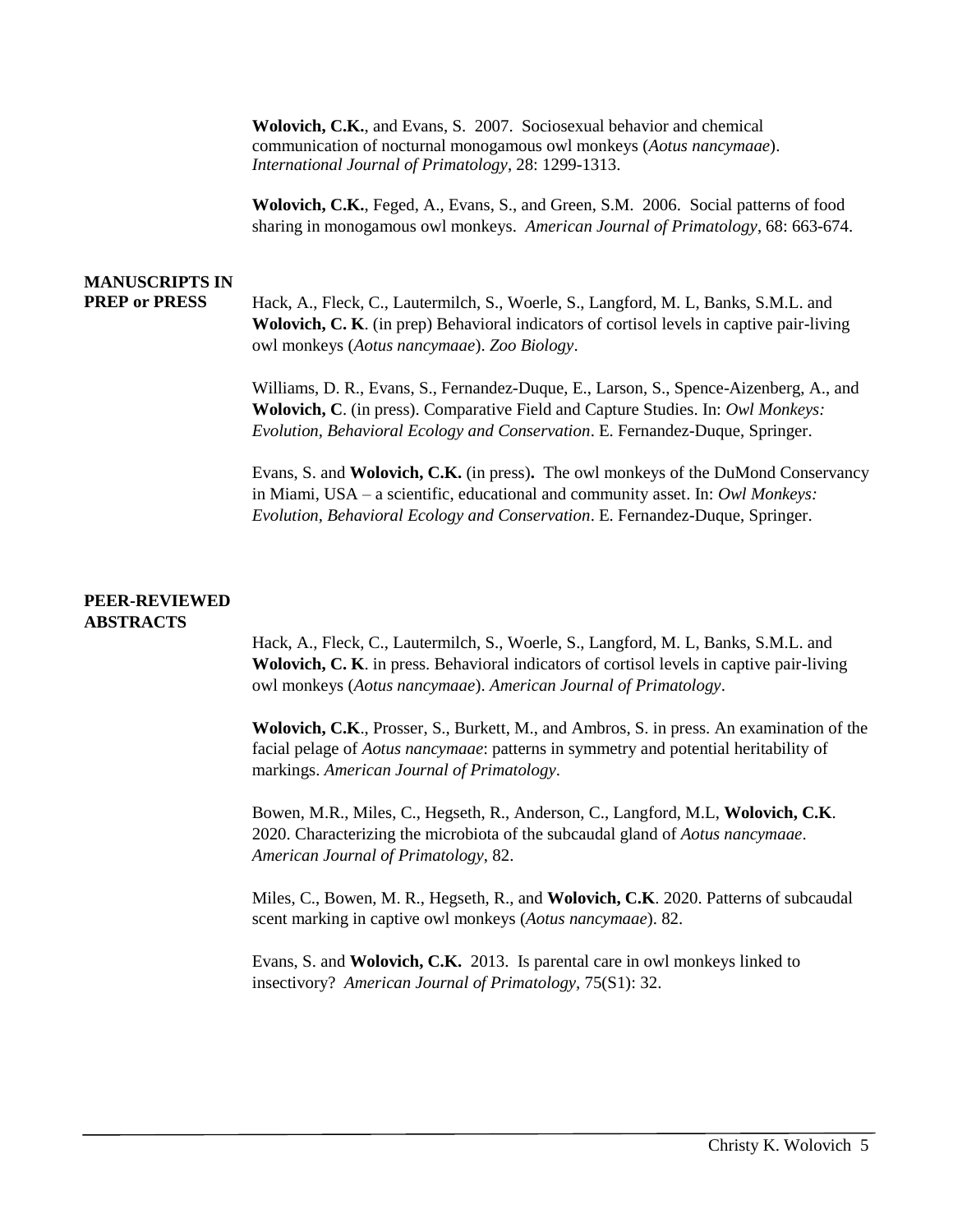Wolovich, C.K., Perea-Rodriguez, J.P., and Evans, S. 2012. Behavioral responses to chemical signals in the nocturnal owl monkey (*Aotus nancymaae*). XXIV Congress of the International Primatological Society. Online only. <https://www.asp.org/ips/ips2012/abstractDisplay.cfm?abstractID=3739&confEventID=3693>

**Wolovich, C.K.,** \*Skrabacz, K., \*Egorova, E., \*Boemio, M., and \*Zdilla, K.M. 2011. Mixed-species associations of Western red colobus (*Piliocolobus badius*) and green monkeys (*Chlorocebus sabaeus*) in The Gambia. *American Journal of Primatology*  73(S1):90.

\*Zdilla, K.M., and **Wolovich, C.K.** 2011. Western red colobus (*Piliocolobus badius temminckii*) and green vervet (*Chlorocebus sabaeus*) distribution, resource use, and behavior in a forest fragment of The Gambia. *American Journal of Primatology* 73(S1): 88.

Evans, S., **Wolovich, C**., Herrera, J. 2009. Aggression in captive owl monkeys (genus Aotus). *American Journal of Primatology* 71(S1): 97.

Herrera J.P., Taylor L.L., **Wolovich C.K**., and Evans S. 2009. Whispers in the dark: bioacoustics signatures in owl monkeys. *American Journal of Physical Anthropology* 138 (S48): 148.

Evans, S., and **Wolovich, C.K**. 2008. Mentors and monkeys: engaging minority middle school girls in scientific exploration. *American Journal of Primatology* 70(S1): 38.

\*Hooff, S.B. and **Wolovich, C.K**. 2008. Captive owl monkeys respond to novel flavors with neophobia, discrimination, and food sharing. *American Journal of Primatology* 70(S1): 48.

Hores, R.M., Wolovich, C.K. and Evans, S. 2008. Is it worth the risk? Novel food presentation affects behavior in captive owl monkeys (*Aotus* spp.). American Journal of Primatology, 70 (S1): 54.

**Wolovich, C.K., \***Hooff, S., and Evans, S. 2008. Owl monkeys don't just give a hoot: preferred food elicits trills. *American Journal of Primatology* 70 (S1): 61.

**Wolovich, C.K.**, Evans, S., and French, J.A. 2007. Dads don't pay for sex but do buy the milk: food sharing and reproduction in owl monkeys (*Aotus* spp.). *American Journal of Primatology*.69 (S1): 34.

\*Tapanes, E., **Wolovich, C.K.,** and Evans, S. 2007. Leaping into the night: when owl monkeys awake. *American Journal of Primatology* 69 (S1): 57.

\*Rivera, J., **Wolovich, C.K**., and Evans, S. 2007. Will work for food: insect foraging in owl monkeys (Aotus nancymaae). *American Journal of Primatology* 69 (S1) 59. **Wolovich, C.K**., \*Perea-Rodriguez, J.P., and Fernandez-Duque, E. 2007. Food sharing as a form of paternal care in wild owl monkeys (Aotus azarai). *American Journal of Physical Anthropology* 132 (S44): 252.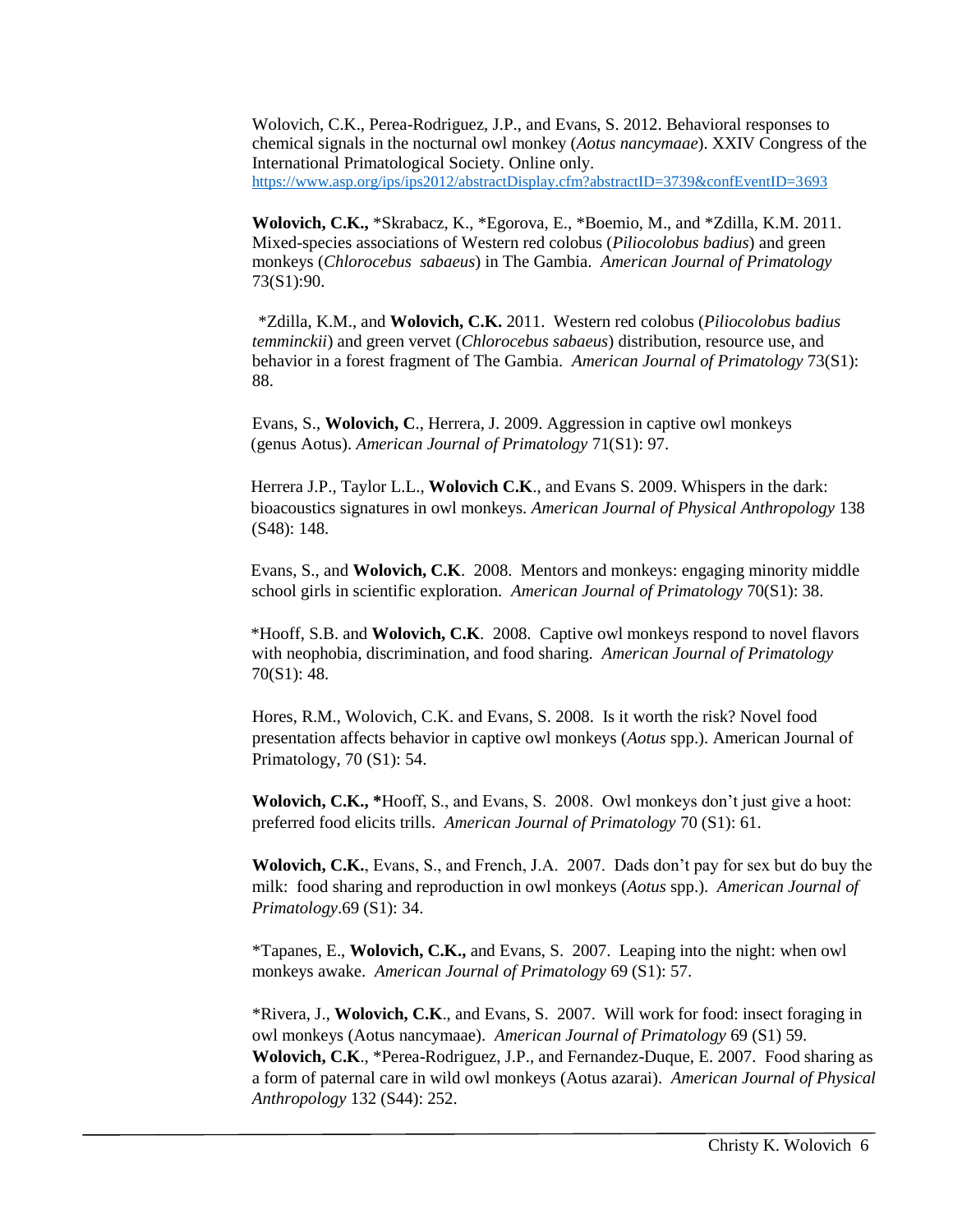**Wolovich, C.K**., and Evans, S. 2006. Unfamiliar conspecifics induce mate-guarding in the monogamous owl monkey (Aotus nancymaae). *International Journal of Primatology*, 27(Suppl 1): Abst #174

**Wolovich, C.K**., and Evans, S. 2006. Sociosexual behavior of monogamous owl monkeys(Aotus spp.). *International Journal of Primatology*, 27(S1): Abst #351.

**Wolovich, C**., Holbrook, G., Chambers, C., Cooper, R., and Evans, S. 2005. Seasonal reproduction in captive owl monkeys. *American Journal of Primatology*, 66(S1): 122.

**Wolovich, C**. and Evans, S. 2004. Feeding behavior of infant owl monkeys (Aotus nancymaae): development, food transfers and insect foraging. *Folia Primatologica*, 75(S1): 351.

Feged, A., **Wolovich, C.** and Evans, S. 2002. Food sharing in owl monkeys. *American Journal of Primatology*, 57(S1): 26.

# **GRANTS AND**

| <b>AWARDS</b> | Faculty/Student Collaborative Research Grant,<br>Florida Southern College<br>An experimental examination into the function of scent marking<br>in owl monkeys (Aotus nancymaae): the role of overmarking in the<br>transmission of glandular microbiota. | 2020, 2021 |
|---------------|----------------------------------------------------------------------------------------------------------------------------------------------------------------------------------------------------------------------------------------------------------|------------|
|               | Faculty/Student Collaborative Research Grant,<br>Florida Southern College<br>Sex differences in the subcaudal glands of nocturnal owl monkeys:<br>an examination of behavior and microbiota                                                              | 2018       |
|               | Faculty/Student Collaborative Research Grant,<br>Florida Southern College<br>The role of insect foraging in the evolution of paternal care<br>in a nocturnal primate                                                                                     | 2017       |
|               | Dewey Wilkins Excellence in Teaching Award, MacMurray College                                                                                                                                                                                            | 2013       |
|               | Faculty Development Grant, MacMurray College<br>Behavioral responses to chemical signals in the nocturnal owl<br>monkey (Aotus nancymaae)                                                                                                                | 2012       |
|               | Faculty Development Grant, MacMurray College<br>Mixed-species associations of monkeys in The Gambia.                                                                                                                                                     | 2011       |
|               | <b>Outstanding Teaching Assistant in Biology</b> , University of Miami                                                                                                                                                                                   | 2007       |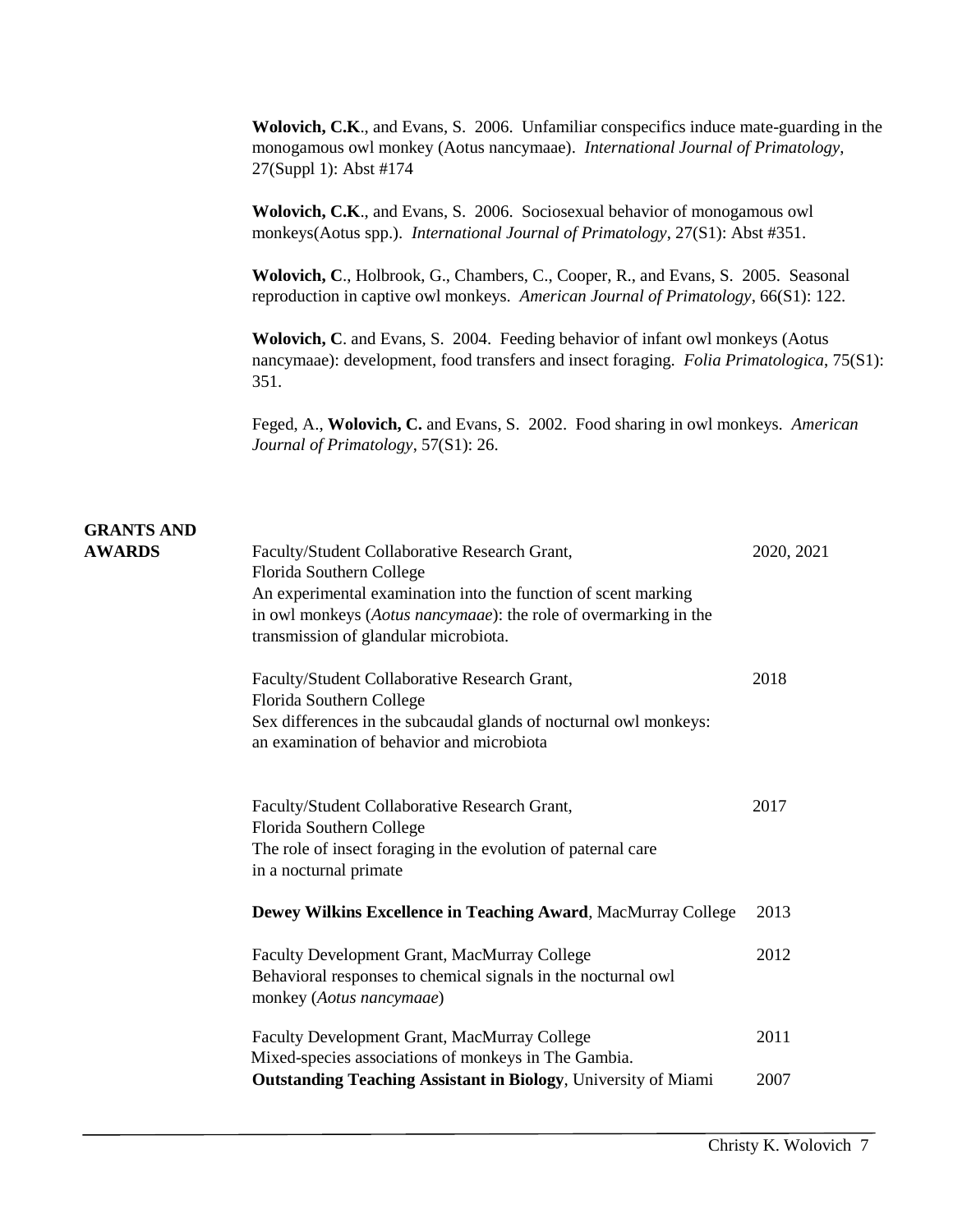| Women in Science Grant | Educating middle school girls about the tools and techniques in science<br>at the DuMond Conservancy for Primates and Tropical Forests.                                                                                  | 2006         |
|------------------------|--------------------------------------------------------------------------------------------------------------------------------------------------------------------------------------------------------------------------|--------------|
|                        | Kushlin/Frohring Grant, University of Miami<br>Food sharing between mates in the monogamous owl monkey (Aotus nancymaae): a test<br>of the female nutrition hypothesis.                                                  | 2006         |
|                        | $1st$ place Natural Sciences – poster<br>University of Miami Creativity and Research Forum<br>Food sharing between mates in the monogamous owl monkey<br>(Aotus nancymaae): the importance of female reproductive state. | 2006         |
|                        | Kriloff Award, University of Miami                                                                                                                                                                                       | 2004         |
|                        | Provost's travel award, University of Miami<br>Award to present at IPS conference, Turin, Italy                                                                                                                          | 2004         |
| ( <i>Aotus</i> spp.).  | <b>National Science Foundation Graduate Research Fellowship</b><br>The effects of food sharing on reproductive success in owl monkeys                                                                                    | 2003         |
|                        | Provost's travel award, University of Miami<br>GAFAC award, University of Miami<br>Awards to present at ASP conference, OK, USA                                                                                          | 2002<br>2002 |
|                        | Jay Savage Fund, University of Miami<br>Pair-bonding behaviors and their relationship to the proportion of<br>extra-pair young in three species of gibbons (Symphalangus<br>syndactylus, Hylobates lar, and H. agilis).  | 2002         |

#### **ORAL**

**PRESENTATIONS** 2020 - Feeding motivation affects the production of trills in owl monkeys (*Aotus nancymaae*). South Florida Primatologists, Ft. Pierce, FL.

- 2018 Behavioral responses of owl monkeys (*Aotus nancymaae*) to chemical cues of potential predators. South Florida Primatologists, Melbourne, FL.
- 2015 **-** The Gambia. Jacksonville, IL Public Library.
- 2013 Wildlife and life in the Gambia. Audubon Society, Jacksonville, IL.
- 2012 Behavioral responses to chemical signals in the nocturnal owl monkey. International Primatological Society, Cancun, Mexico.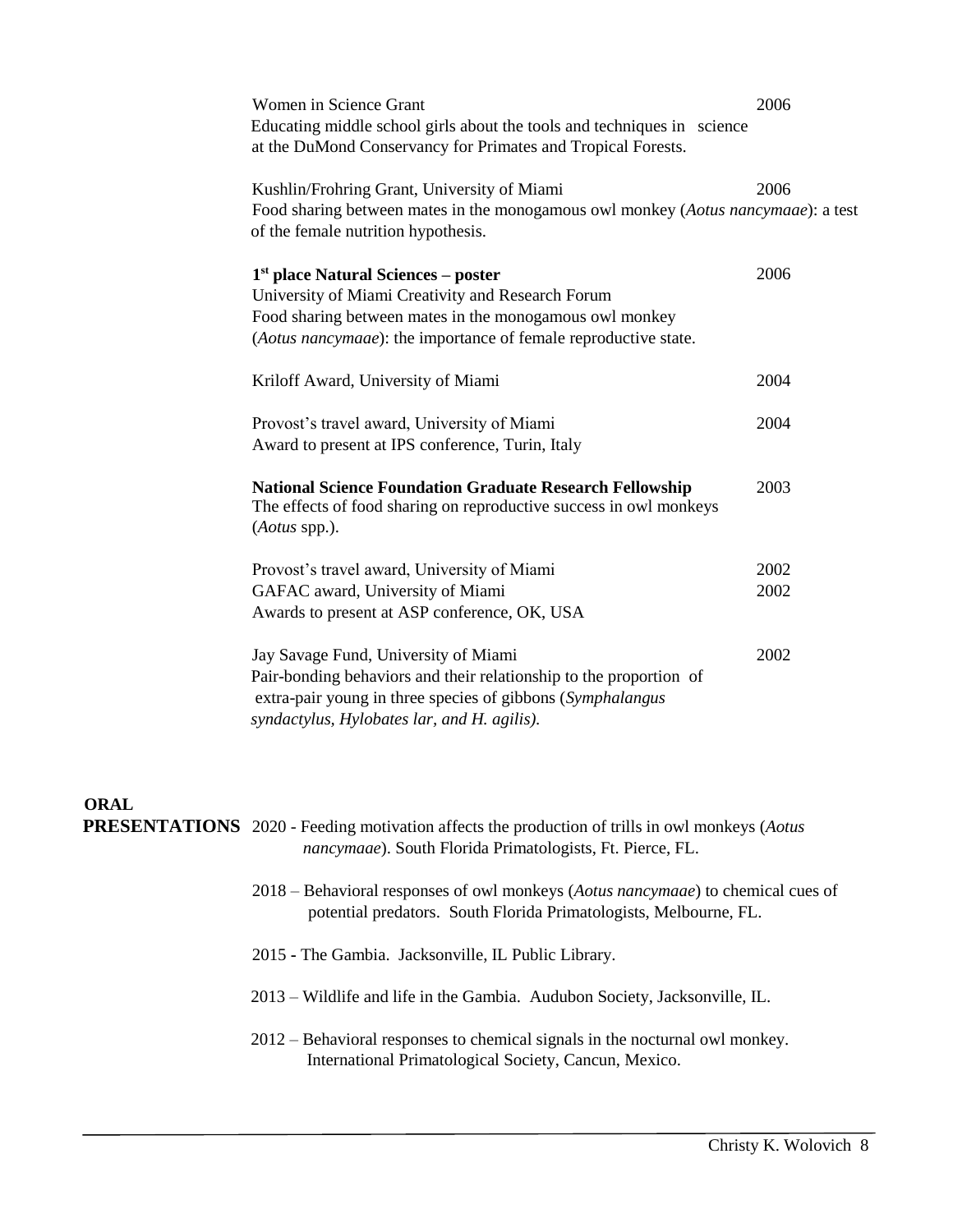- 2008 Owl monkeys don't just give a hoot: preferred food elicits trills. American Society of Primatologists, West Palm Beach, FL, USA.
- 2008 Invited Speaker: Dads don't pay for sex, but do buy the milk: food sharing and reproduction in owl monkeys. University of Chicago, Chicago, IL, USA.
- 2007 Dads don't pay for sex, but do buy the milk: food sharing and reproduction in owl monkeys. American Society of Primatologists, Winston-Salem, NC, USA.
- 2007 Invited Speaker: Food sharing as a form of paternal care in owl monkeys. American Society of Physical Anthropologists, Philadelphia, PA, USA.
- 2006 Dads don't pay for sex, but do buy the milk: food sharing and reproduction in owl monkeys. Animal Behavior Society, Snowbird, Utah, USA.
- 2004 Feeding behavior of infant owl monkeys (*Aotus nancymaae*): development, food transfers, and insect foraging, International Primatological Society, Turin, Italy.
- 2002 Food sharing in monogamous owl monkeys (*Aotus* spp.). American Society of Primatologists, Oklahoma City, Oklahoma, USA.
- 2002 Food sharing in monogamous owl monkeys (*Aotus* spp.). Center for Tropical Biology, Miami, Florida, USA.

#### **POSTER PRESENTATIONS**

- 2018 Wolovich, C.K., \*Fils-aime, G., \*Sliwa, M., and \*Blomquist, M. 2018. Behavioral responses of owl monkeys (*Aotus nancymaae*) to chemical cues of potential predators. American Society of Primatologists, San Antonio, TX, USA.
- 2017 Forest strata use by Western red colobus monkeys (*Piliocolobus badius*) in the presence and absence of green vervet monkesy (*Chlorocebus sabaeus*) in Bijilo Forest Park, The Gambia. South Florida Primatologists, Loxahatchee, FL, USA.
- 2015 Forest strata use by Western red colobus monkeys (*Piliocolobus badius*) in presence and absence of green vervet monkeys (*Chlorocebus sabaeus*) in Bijilo Forest Park, the Gambia. Ecological Society of America, Baltimore, MD, USA.
- 2015 Interspecific competition in fox (*Sciurus niger*) and gray squirrels (*Sciurus carolinensis*). Ecological Society of America, Baltimore, MD, USA.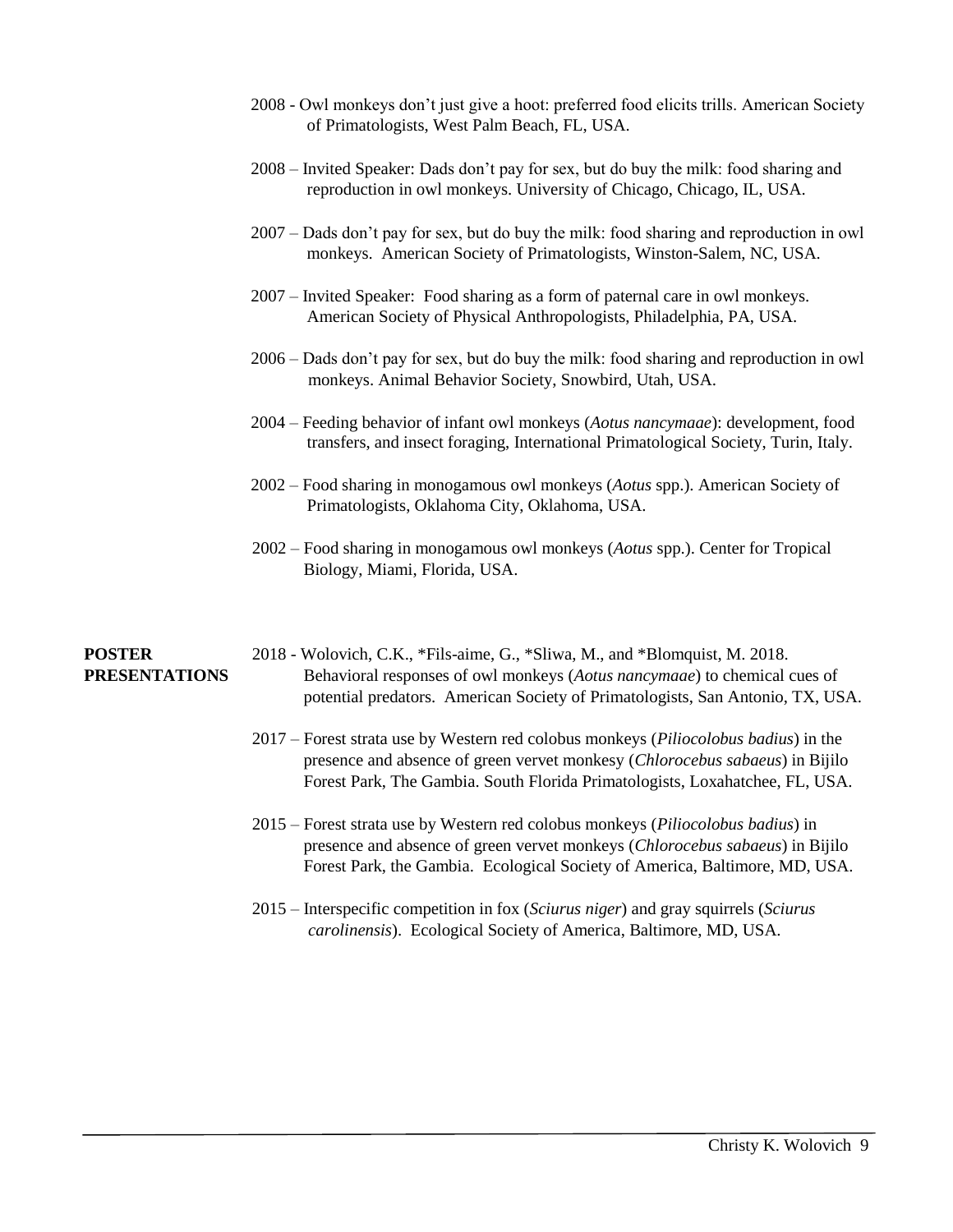| <b>CONSERVATION</b><br><b>EDUCATION</b> |  | Boemio, M. and Wolovich, C. 2021. Mangroves: Conservation for Caring Citizens.<br>Academx Publishing Services. ISBN: 978-1-68284-836-4.                                                                                                                                                                 |              |  |  |
|-----------------------------------------|--|---------------------------------------------------------------------------------------------------------------------------------------------------------------------------------------------------------------------------------------------------------------------------------------------------------|--------------|--|--|
|                                         |  | Wolovich, C.K., Shanee, S., Maldonado, A., Mendez-Carvajal, P., Perea-Rodrigquez,<br>J.P., Tabares, S., de la Chica, A. G., and Evans, S. 2021. A call-to-action to assist<br>efforts to protect owl monkeys. Conservation Action Network Newsletter, 2 (3)                                             |              |  |  |
|                                         |  | Wolovich, C.K. and Cramer, J. 2020. Endangered Red Colobus. Conservation Action<br>Network Newsletter, 3. American Society of Primatologists.<br>Wolovich, C. and Boemio, M. 2020. Temminck's Red Colobus: Communities for<br>Caring Conservation. Academx Publishing Services. ISBN: 978-1-68284-775-6 |              |  |  |
|                                         |  |                                                                                                                                                                                                                                                                                                         |              |  |  |
| <b>PROFESSIONAL</b><br><b>SERVICE</b>   |  | Chair, Institute for Animal Care and Use Committee,<br>Florida Southern College                                                                                                                                                                                                                         | 2017-present |  |  |
|                                         |  | Animal Care and Use Committee, DuMond Conservancy                                                                                                                                                                                                                                                       | 2016-present |  |  |
|                                         |  | Conservation Committee, American Society of Primatologists                                                                                                                                                                                                                                              | 2019-present |  |  |
|                                         |  | Faculty Status Committee, MacMurray College                                                                                                                                                                                                                                                             | 2015         |  |  |
|                                         |  | Faculty Representative to Board of Trustees, MacMurray College                                                                                                                                                                                                                                          | 2014         |  |  |
|                                         |  | Infrastructure & Technology Committee                                                                                                                                                                                                                                                                   |              |  |  |
|                                         |  | Academic Standards Committee, MacMurray College                                                                                                                                                                                                                                                         | 2014         |  |  |
|                                         |  | Presidential Advisory Committee, MacMurray College                                                                                                                                                                                                                                                      | 2012-2013    |  |  |
|                                         |  | Curriculum Committee, MacMurray College                                                                                                                                                                                                                                                                 | 2012-2013    |  |  |
|                                         |  | Grant Reviewer, Wenner-Gren Foundation                                                                                                                                                                                                                                                                  | 2012         |  |  |
|                                         |  | Admissions Committee, MacMurray College                                                                                                                                                                                                                                                                 | 2011         |  |  |
|                                         |  | Reviewer                                                                                                                                                                                                                                                                                                | 2010-present |  |  |
|                                         |  | Animal Behaviour, American Journal of Primatology,                                                                                                                                                                                                                                                      |              |  |  |
|                                         |  | International Zoological Yearbook, International Journal of Primatology,<br><b>Primate Conservation</b>                                                                                                                                                                                                 |              |  |  |
| <b>POPULAR</b><br><b>SCIENCE</b>        |  | Wolovich, C.K. and Cramer, J. 2020. Endangered Red Colobus.<br>Conservation Action Network Newsletter, 3. American Society of<br>Primatologists.                                                                                                                                                        |              |  |  |
|                                         |  | Photo: owl monkey. 2012. Monkeys' many faces. BBC Nature.<br>http://www.bbc.co.uk/nature/16508266                                                                                                                                                                                                       |              |  |  |
|                                         |  | Cover photo: owl monkey. 2008. American Journal of Primatology, 70(4).                                                                                                                                                                                                                                  |              |  |  |
|                                         |  | Research featured on: Canadian Discovery Channel's Daily Planet. May 9, 2007. Owl<br>monkeys at the DuMond Conservancy.                                                                                                                                                                                 |              |  |  |
|                                         |  | Wolovich, C.K. 2006. Conservancy researchers gone wild. Positively Primates, 11: 1.                                                                                                                                                                                                                     |              |  |  |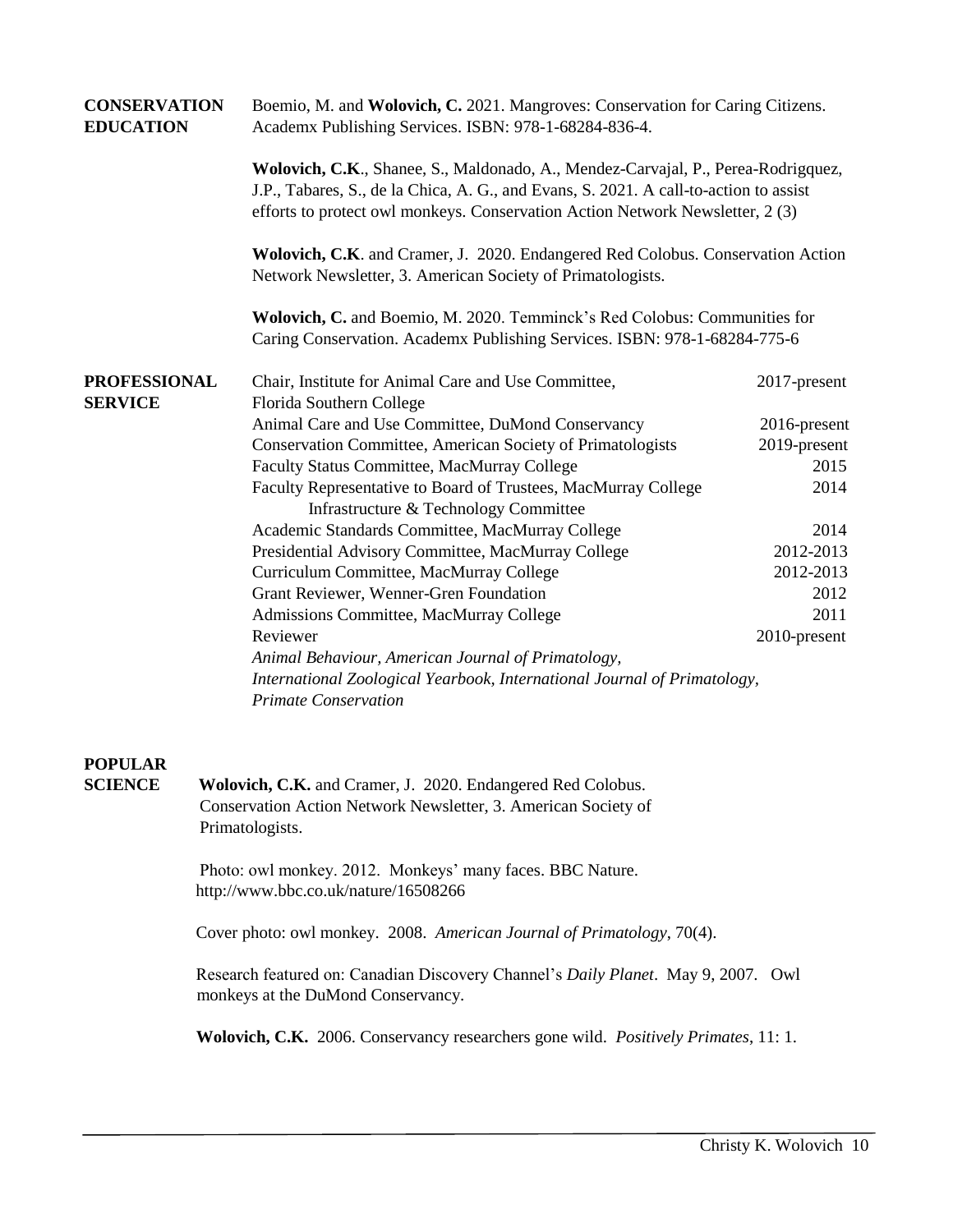## **MENTORING OUTCOMES**

| <b>Years</b>  | <b>Student</b>         | <b>School</b>                     | Project                                                                                                              | <b>Accomplishments</b>                                                                                                   |
|---------------|------------------------|-----------------------------------|----------------------------------------------------------------------------------------------------------------------|--------------------------------------------------------------------------------------------------------------------------|
| 2018-<br>2020 | Malique Bowen          | Florida Southern<br>College       | Characterization of microbiota of the<br>subcadual gland in owl monkeys                                              | M.S. in Marine Science, University<br>of Delaware<br>- currently enrolled                                                |
|               | <b>Carly Miles</b>     | Florida Southern<br>College       | Patterns of scent marking in Aotus<br>nancymaae                                                                      | M.S. in Biological Anthropology,<br>Florida Atlantic University<br>- currently enrolled                                  |
| 2017-<br>2018 | Megan<br>Blomquist     | Florida Southern<br>College       | Responses of owl monkeys to chemical<br>cues of potential predators                                                  | D.V.M. University of Minnesota<br>- currently enrolled                                                                   |
|               | Madeline Sliwa         | Florida Southern<br>College       | The use of c-peptide to measure<br>energetic condition in relation to insect<br>foraging in Aotus nancymaae          | D.V.M., University of Tennessee<br>- currently enrolled                                                                  |
|               | Guerbine Fils-<br>aime | Florida Southern<br>College       | Vocal responses of owl monkeys to<br>chemical cues of potential predators                                            | M.S. in Environmental Science,<br>Duke University<br>- currently enrolled                                                |
| 2012-<br>2015 | Megan Boemio           | <b>Hood College</b>               | Forest strata use of red colobus monkeys<br>in relation to mixed-species associations<br>with green vervet monkeys   | M.S. in Environmental Biology,<br><b>Hood College</b>                                                                    |
| 2013-<br>2014 | Rochelle<br>McElroy    | MacMurray<br>College              | Interspecific competition between gray<br>and fox squirrels                                                          | M.S. in Biology, University of<br>Illinois Springfield -<br>accepted                                                     |
| 2009-<br>2010 | Elena Egorova          | St. Mary's College<br>of Maryland | Impacts of ecotourism on the behavior of<br>Chlorocebus sabaeus in The Gambia                                        | M.S. in Environmental<br>Biology, University of<br>California, Santa Barbara                                             |
|               | Katelin<br>McConkey    | St. Mary's College<br>of Maryland | Behavioral development of captive sun<br>bears in Cambodia                                                           | D.V.M., Ross Veterinary<br>School                                                                                        |
|               | Kelly Skrabacz         | St. Mary's College<br>of Maryland | Vertical stratification and social<br>interactions in Piliocolobus badius                                            | M.S. Environmental Biology,<br>Coastal Carolina University -<br>accepted                                                 |
|               | Katherine<br>Zdilla    | St. Mary's College<br>of Maryland | Distribution of P. badius and C. sabaeus<br>relative to food distribution and the edge<br>in a small forest fragment | M.S. in Sustainable<br>Development and<br>Conservation Biology,<br>University of Maryland;<br>Senior Program Office, WWF |
| 2008          | Drew<br>Solyst         | St. Mary's College<br>of Maryland | Social behavior in semi-free ranging<br>Saimiri                                                                      | Ph.D. in Neuroscience, Emory<br>University                                                                               |
|               | Emily<br>Myron         | St. Mary's College<br>of Maryland | Social behavior in semi-free ranging<br>Saimiri                                                                      | M.S. in Environmental<br>Management, Duke University                                                                     |
| 2007-<br>2008 | <b>Beckham Hooff</b>   | Bucknell<br>University            | Food neophobia in Aotus nancymaae.<br>Food-associated calls in A. nancymaae.                                         | Completed Fulbright Fellow,<br>M.S. in Environmental<br>Science, Budapest                                                |
| 2006-<br>2007 | Rose Hores             | Florida Atlantic<br>University    | Foraging decisions related to risk in A.<br>nancymaae.                                                               | Ph.D. in Anthropology,<br>Southern Illinois University                                                                   |
|               |                        |                                   |                                                                                                                      |                                                                                                                          |